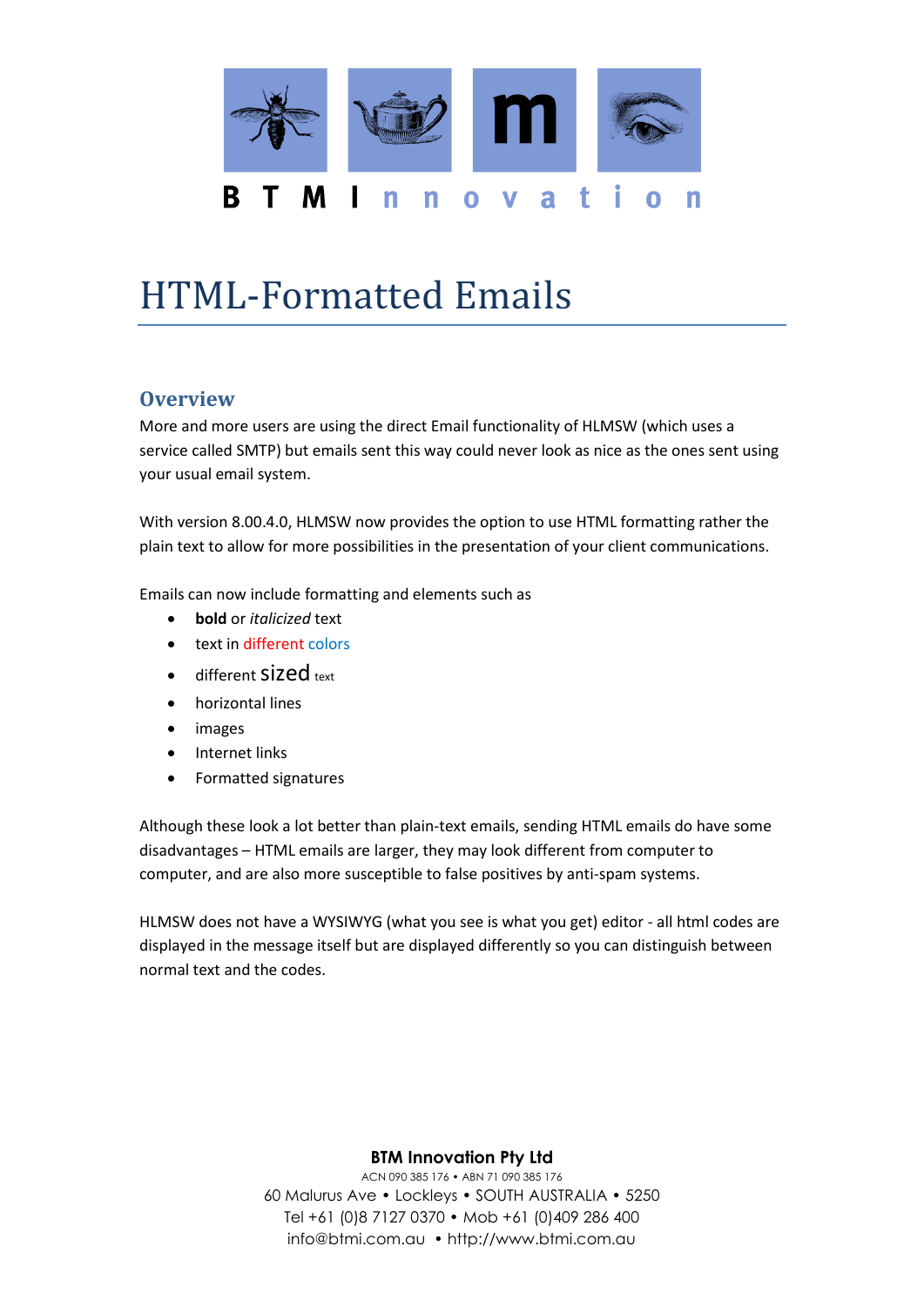### **Requesting to HTML Emails**

HTML emails are NOT selected by default, and this can be requested on a form by form basis by selecting the option in the Forms Editor here:

| Edit Form Settings                                                                                                                                                                                                                                                |                                                                                                                                                                 |                                                                                                              |
|-------------------------------------------------------------------------------------------------------------------------------------------------------------------------------------------------------------------------------------------------------------------|-----------------------------------------------------------------------------------------------------------------------------------------------------------------|--------------------------------------------------------------------------------------------------------------|
| Name<br><u>V</u> isibility-<br><b>ALL Collections</b><br>Invoice (by Email)<br>Public<br>⊽<br>Folder<br>$\overline{\mathsf{v}}$ ALL Companies<br>Invoicing and Credits<br>Access Required<br>Edit<br>User 2<br>Return<br>Edit Defaults<br>Delete<br>All Companies | Default Destination<br>Email<br>$\blacktriangledown$<br>Language<br>$\frac{81.8}{81.8}$ English (UK)<br>▼<br>'Print Ranger<br>C Single<br>C All Browse          | ි Defa<br>Form Defauli∑≥<br>○ No Dell                                                                        |
| Group Edit<br>Zinfonia<br>New<br><b>⊽</b> Invoice<br>Licensing<br>Manager<br>Send<br>User 1<br>Generate page copies on output device<br>Default File Typer<br>Append to File<br>PDF (v4) File<br>Open/View                                                        | ◯ Browse List<br>C Prompt<br>'Form Options<br>Printer Dialog<br>□ Archive<br><b>Fixed Printer</b><br><b>Custom Size</b><br>'Email Options<br>Send As Attachment | Always Pl<br>Optional Y<br>G<br>Optional<br>C. Use Rul∥<br>C. Use Ru∦<br>∩ Use Ru <b>il</b>                  |
| Default File Name<br>%D(ay), %M(onth), %Y(ear), %u(ser)<br>[DESKTOP]\Invoice%l.pdf<br>r.<br>%C(omposer) %W(ork) %A(ccount) %I(nvoice) %T(ran) %X(Con)<br>Use PDF v3 for Email<br>Export Zinfonia Image<br>. .<br>PDF Passwe<br>mbed PDE-                          | Delivery Receipt<br>$HTML Mail \Box$<br>Preview I<br>Send via MARL<br>Delete File after Send<br>No Copy to Sender<br>Edit Email Message                         | Transaction<br>Email Transi<br>Email Trar <b>il</b><br>Email Transa<br>Email Trant<br>Email Trai<br>د انهيه: |

or every user can make it their default method for sending email using the option under the Utilities/Personal Details…. Menu option.

When the *Use HTML formatted emails by default* option is selected, every new email you create (by clicking on an email address in the Account screen for example) will use HTML formatting.

A new option in this screen also allows you to select whether or not you receive copies of every email sent.

**Note:** these options are NOT available when using MAPI (Outlook) services

| Peter Grimshaw [PG]                                       |  |  |
|-----------------------------------------------------------|--|--|
| Position                                                  |  |  |
|                                                           |  |  |
| Telephone                                                 |  |  |
|                                                           |  |  |
| Fax                                                       |  |  |
|                                                           |  |  |
| admin@hlmsw.com                                           |  |  |
| Send Email via SMTP to mail.bigpond.com                   |  |  |
| Use HTML formatted email by default                       |  |  |
| $\equiv$ CC emails to you                                 |  |  |
| $\sqsupset$ Send Messages straight to <code>OUTBOX</code> |  |  |
| Using CodePage 1252                                       |  |  |
| <b>B</b> Edit Regional Settings                           |  |  |
| ■ Edit Printer Settings                                   |  |  |
| Temporary Directory                                       |  |  |
| C:\Users\info\AppData\Local\Temp                          |  |  |
| OΚ<br>Cancel                                              |  |  |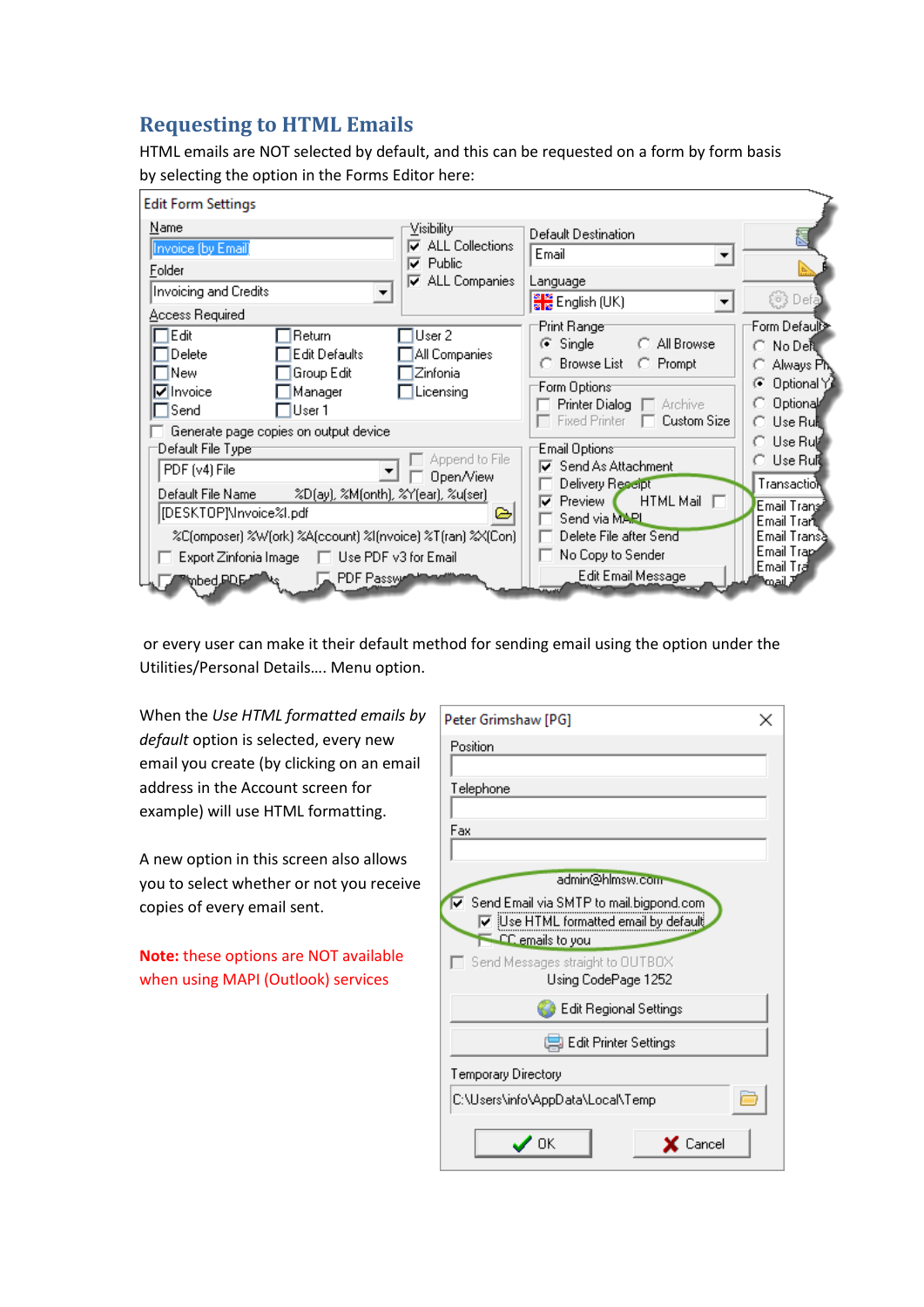## **Adding HTML to your Emails**

You can add any valid html codes directly into your text which will look something like this: <span class="largetext">Some LARGE <span class="redtext">RED</span> Text< /span><br><hr/><br>Peter Grimshaw xi>Managing Director</i><br><br/>b>BTM Innovation Pty Ltd</b>[COMPANYLOGO]

And when it arrives, it will look like this:

Some LARGE RED Text

Peter Grimshaw Managing Director **BTM Innovation Pty Ltd** 

Not everyone knows how to use HTML codes and so HLMSW includes a number of quick shortcuts to some useful formatting options which are available by using the rightclick option in the Editor.

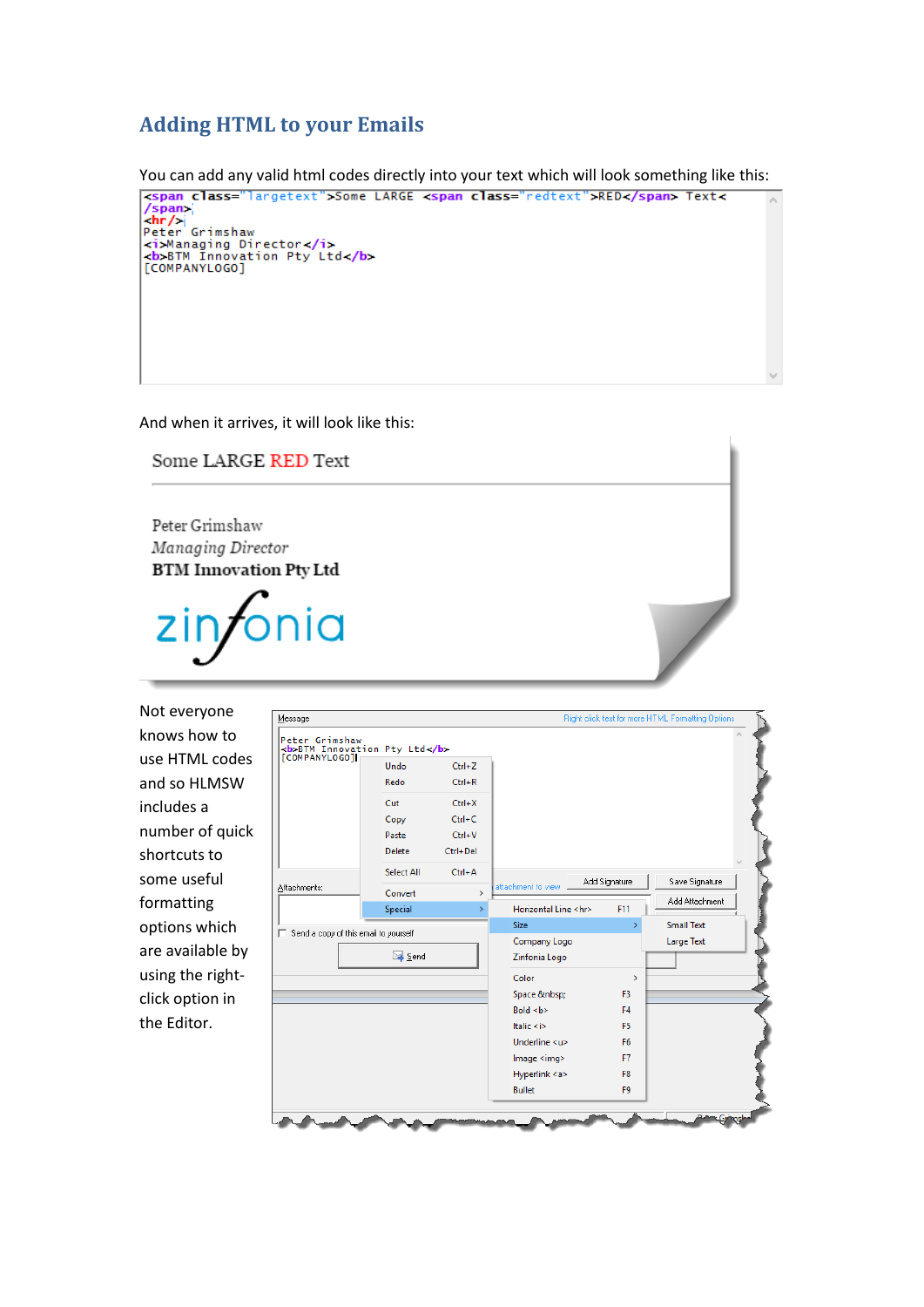The best way to use this is to use the keyboard shortcuts. For example, for **BOLD** text (which has a shortcut of F4), you first select some text and then press **F4** and the selected text will be surrounded by the HTML code for bold <b>…</b>



A complete list of all of the available formatting options follows:

- **F11 Horizontal Line** <hr/>hr> places a horizontal line across the page
- **Size/Small Text/Large Text** Increases or decreases the size of the text
- **Company Logo** places your company logo into the email (if registered in Zinfonia)
- **Zinfonia Logo** places the Zinfonia logo into the email
- **Color/Red Text/Blue Text/Gray Text** changes the color of selected text
- F3 Space places a hard space into the text
- **F4 Bold** <b> makes the selected text **bold**
- F5 **Italic** <i> sets the selected text *in Italics*
- **F6 Underline** <u> places an underline under the selected text
- F7 **Image** <img> prompts you for the url of an image to display in the email **Note: images must be already available on the internet to be viewable in an email**
- F8 **Hyperlink** <a> prompts you for a URL to place in the text. **Note: URLs should be fully qualified (starting with http or https) and you can change the text that is displayed by the URL be editing the text in between the <a…> and </a> codes**
- F9 **Bullet** <u> inserts a bullet **·** into the text

This list is not comprehensive, and if you know other HTML you would like to use, you may add it (but we recommend testing the resulting email before sending the content to your clients).